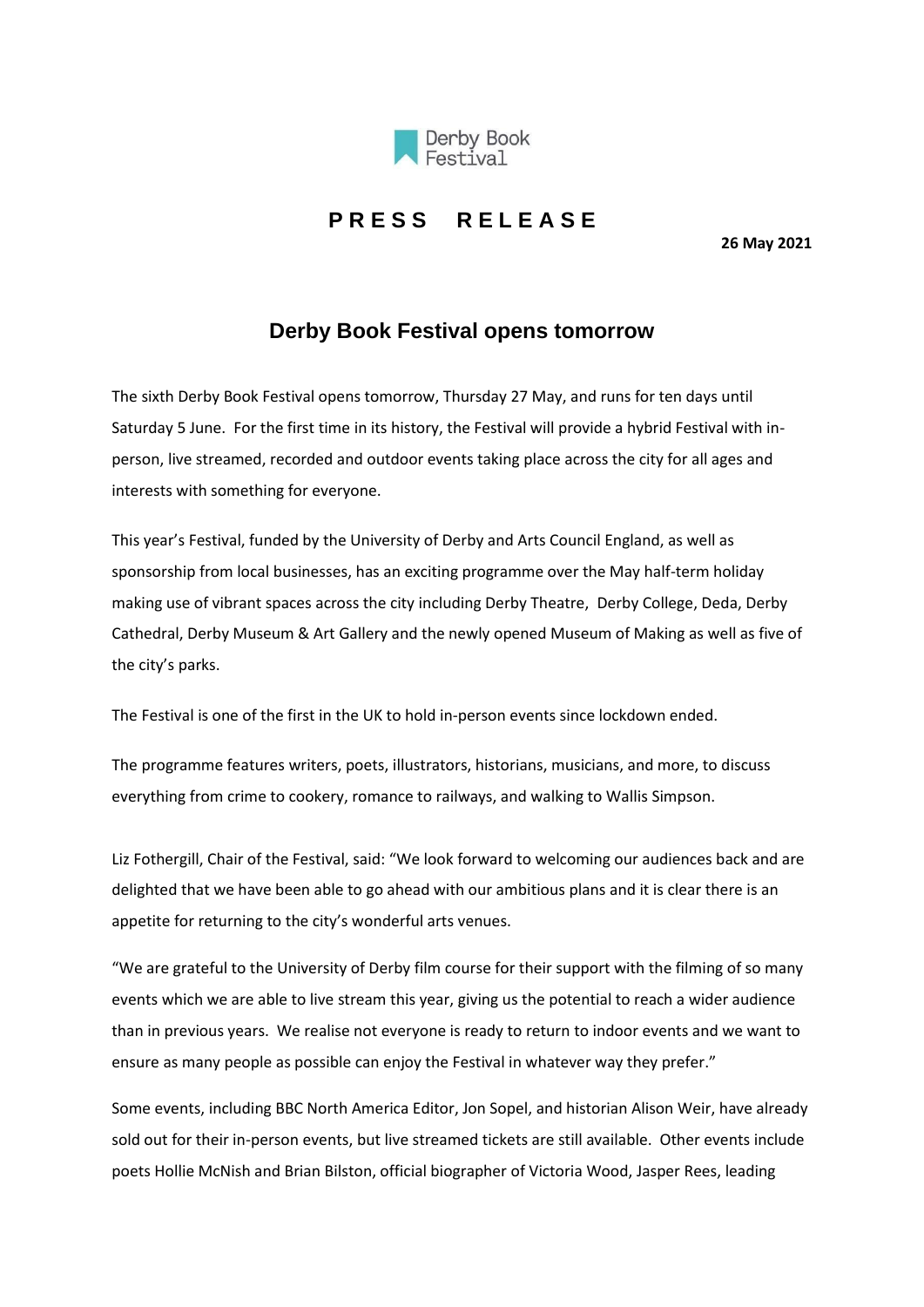political commentator Iain Dale on *The Prime Ministers,* BBC Special Correspondent James Naughtie on his coverage of US presidential elections from Nixon to Biden and Costa Book of the Year winner, Monique Roffey *(The Mermaid of Black Conch).*

Professor Kathryn Mitchell DL, Vice-Chancellor and Chief Executive of the University of Derby, said: "I am delighted that the University of Derby continues to support Derby Book Festival in 2021.

"The Festival plays a significant part in the cultural vibrancy of the city and we are pleased that our students and staff have the opportunity to take an active role in the event by the filming of events and interviewing authors."

This year's programme includes:

- the annual Festival Lunch with Anna Pasternak on Wallis Simpson (sponsored by Darwin Escapes) and two Afternoon Teas with Francesca Wade (Square Haunting) and Pen Vogler (Scoff: The History of Food and Drink) (sponsored by Smith Partnership), all of them at the Museum of Making
- for history lovers: Alison Weir on Katheryn Howard (sponsored by Freeths) and Patricia Fara on Erasmus Darwin
- for trains and planes enthusiasts, railway expert Christian Wolmar on *Cathedrals of Steam* and Duncan Campbell-Smith on Sir Frank Whittle
- if you like something a bit darker, there's a Gothic Novel Panel with Stuart Turton, Catriona Ward & Sarah Ward and Kate Summerscale on *The Haunting of Alma Fielding* plus Peter Ross on *A Tomb with a View*
- Local historians can look forward to *Florence Nightingale at Home*, which was released to celebrate the bicentenary of her birth in 2020
- Debut authors include home-grown talent Jane Bettany and Helen Cooper
- Nature lovers can enjoy the outdoors on a Bird Watching walk with Mark Cocker.

As the Festival falls across the schools' half term holiday, there will be a strong programme for children and families, sponsored by Smith Partnership, including five Family Days in the Park with activities each day in a different park - Darley, Markeaton, Sinfin Moor, Alvaston and the Arboretum. Families and children can also look forward to author and illustrator Jane Porter running three Collage Workshops at Deda featuring *The Boy Who Loved Everyone,* which is shortlisted for the Derby Children's Picture Book Award and Lucy McRobert encouraging families to engage more with nature and talking about her book, *365 Days Wild.*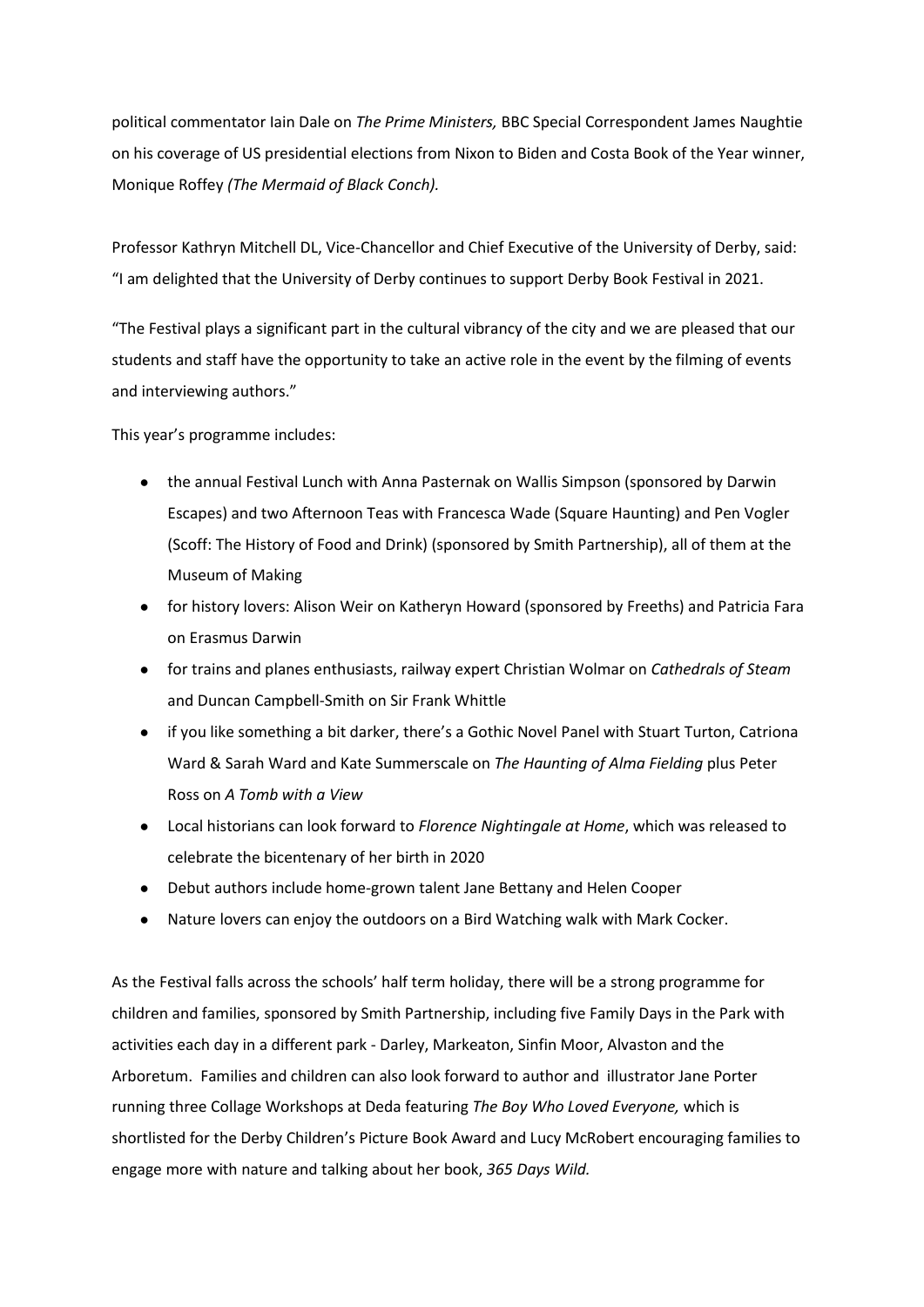There will also be Virtual events featuring Val McDermid, Mary Lawson and Polly Samson.

In addition to the tickets for in-person and live streamed events, this year the Festival offers a Digital Pass for £25 giving unlimited access to the events that will be filmed and recorded, which includes all the events at Derby Theatre, Derby College and the Museum of Making.

Festival events will be organised following government guidance and the venues' strict health and safety measures, including socially distanced seating, one-way systems, hand sanitiser and mask wearing.

The Festival is organised with a range of arts and cultural partners across the city. All events can be booked via the websit[e https://www.derbybookfestival.co.uk,](https://www.derbybookfestival.co.uk/) which also features information about the special arrangements to ensure Covid safety at all venues and events.

**- ENDS**

## **For further information contact:**

*Sian Hoyle, Executive Director* on *07761 379562* or email [sian@derbybookfestival.co.uk](mailto:sian@derbybookfestival.co.uk)

Social media[: Twitter](https://twitter.com/DerbyBookFest) | [Instagram](https://www.instagram.com/derby_book_festival) | [Facebook](https://www.facebook.com/DerbyBookFestival)

## **NOTES TO EDITORS**

If you require any images of this year's authors, please email: hello@derbybookfestival.co.uk and we will send by We Transfer.

The sixth Derby Book Festival will offer a hybrid programme for the first time. It is hoped this will mitigate any challenges presented by the pandemic while also enabling the team to reach as many Derbyshire residents as possible and further afield for a celebration of books and literature.

Over ten days, the festival programme will include a broad range of events aimed at children, families, and individuals. There will be online events with award-winning authors, performances from local talent, and family activities outdoors.